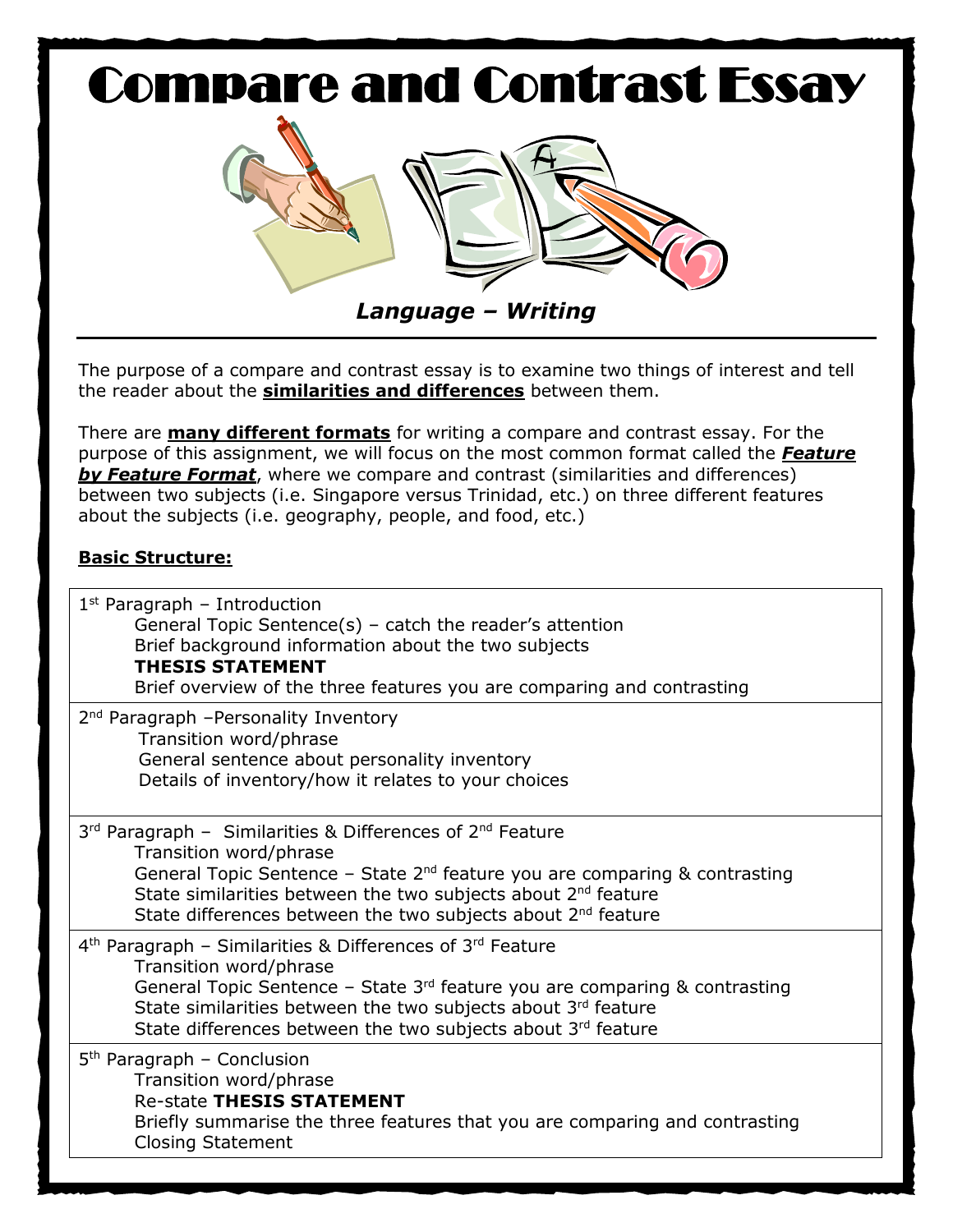# Compare and Contrast Essay: SAMPLE OUTLINE

### **FEATURE BY FEATURE (OR POINT BY POINT) FORMAT**

**Subject #1 Subject #2**

Singapore and the state of the state of the Trinidad Trinidad

#### **THESIS:**

Both Singapore and Trinidad are tropical island paradises with dynamic and vibrant cultures, however there are many differences between the two which makes each one unique.

### **POINT #1: GEOGRAPHY**

#### *Similarities between Singapore and Trinidad*

- both Singapore and Trinidad are island nations located in tropics close to the equator
- both are warm all year round where it never snows
- both are relatively small countries compared to Canada, China, and the United States

#### *Differences between Singapore and Trinidad*

- Singapore is located in Southeast Asia (close to Malaysia and Indonesia)
- Trinidad is located in the Caribbean off the coast of South America close to Venezuela
- Trinidad is larger than Singapore  $(4,768 \text{ km}^2 \text{ versus } 710.2 \text{ km}^2)$
- Trinidad is also more mountainous while Singapore is relatively flat
- Singapore is more urban, with a much larger proportion of its land area built up as a city

#### **POINT #2: PEOPLE**

#### *Similarities between Singapore and Trinidad*

- Both Singapore and Trinidad are multi-racial, multi-ethnic, multi-lingual, and multi-religious countries
- Historically, tensions existed between the various ethnic groups in both countries
- However, presently relations are much better between the various ethnic groups in both countries
- As a result of their ethnic diversity, both Singapore and Trinidad have statutory holidays which honour the cultures of its various ethnic groups

#### *Differences between Singapore and Trinidad*

- Singapore's population is almost exclusively Asian, with Chinese, Indians, and Malay Muslims forming almost the entire population
- Trinidad's population is equally split between Africans and Asians (mostly Indians and Chinese)
- Trinidad also has a very large mixed-race (i.e. African-European, African-Indian, African-Chinese, etc.) population compared to Singapore
- While Singapore honours its diversity with having four official languages (Chinese, Tamil, Malay, and English), Trinidad only has English as its official language, though Hindi, Spanish, Chinese, and Arabic are also spoken on the island

### **POINT #3: FOOD**

#### *Similarities between Singapore and Trinidad*

- Spicy food is very common in Singaporean and Trinidadian cuisine
- Both countries' cuisines are strongly influenced by Indian and Chinese cuisine due to the local Indian and Chinese populations – curry is very popular in both countries
- Due to Singapore's and Trinidad's British colonial past, British customs and foods are also very common

#### *Differences between Singapore and Trinidad*

- Singapore's cuisine has a stronger Chinese and Indian influence, whereas Trinidad has a stronger African and European influence, even though the Chinese and Indian influence in Trinidadian food is quite strong
- Singapore's cuisine is also highly influenced by that of its neighbouring countries of Malaysia, Thailand, and Indonesia
- Due to Singapore's large Muslim population and its proximity to predominately Muslim countries, the availability of Halal food is much more widespread than Trinidad, even though Trinidad does have a significant Muslim population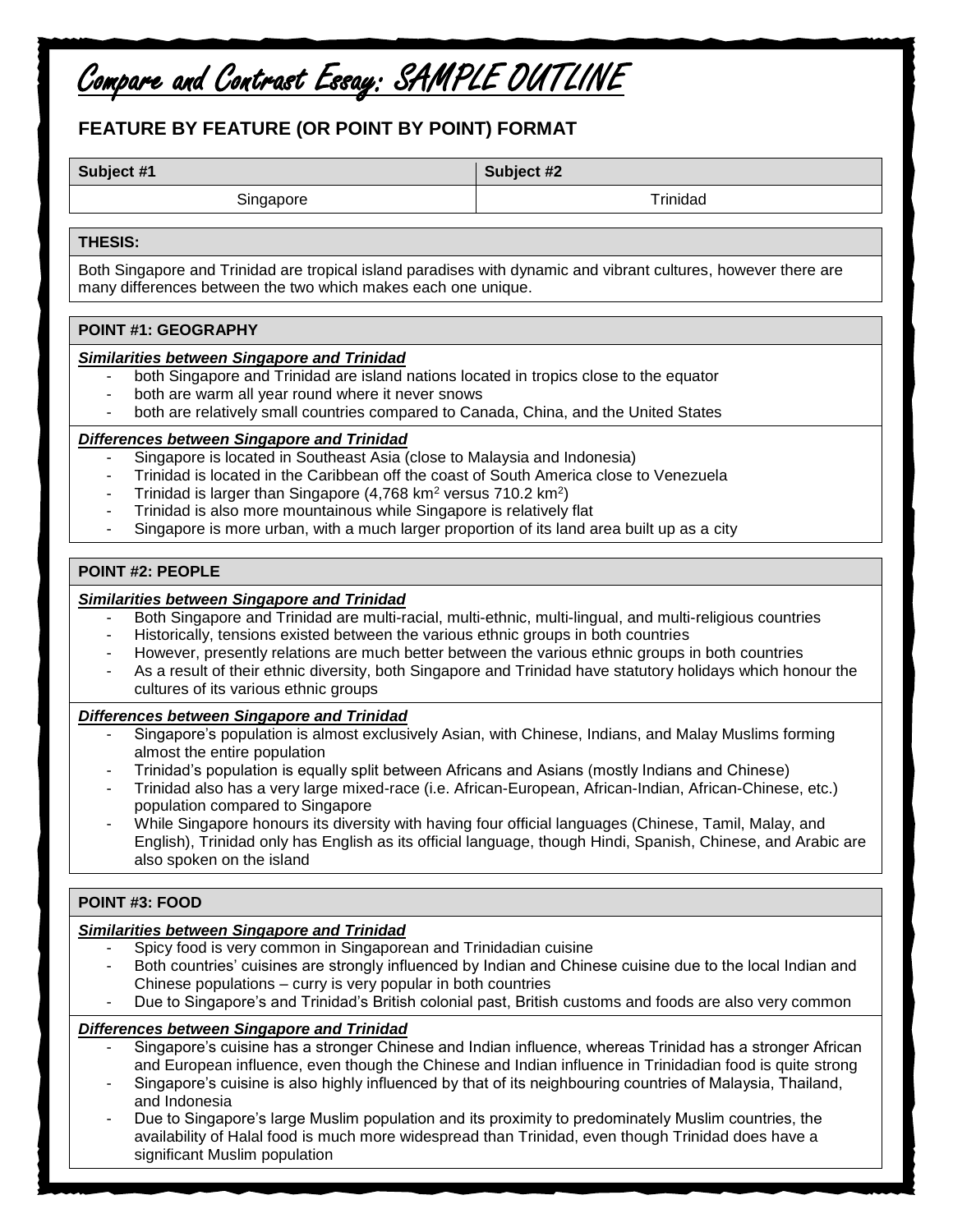# Compare and Contrast Essay: PUTTING ESSAY TOGETHER

| [1] In the middle of the cold Canadian winters, have you ever<br>thought about escaping to somewhere warm to get away from all the cold<br>and snow? [2] Singapore, nicknamed "Lion City", and Trinidad, also<br>known as the land of soca, calypso, and the steel pan, come to many<br>people's minds when thinking of a warm place to escape to. [3] While<br>both Singapore and Trinidad are tropical island paradises with<br>dynamic and vibrant cultures, there are many differences<br><b>between the two which makes each one unique.</b> [4] The geography,<br>people, and food of both Singapore and Trinidad show many similarities,<br>yet many differences as well.                                                                                                                                                                                                                                                                                                                                                                                                                                                                                                                                                                                                                  | <b>1st Paragraph - Introduction</b><br>[1] General topic sentence(s)<br>[2] Brief background information<br>[3] Thesis statement<br>[4] Brief overview of the three features        |
|---------------------------------------------------------------------------------------------------------------------------------------------------------------------------------------------------------------------------------------------------------------------------------------------------------------------------------------------------------------------------------------------------------------------------------------------------------------------------------------------------------------------------------------------------------------------------------------------------------------------------------------------------------------------------------------------------------------------------------------------------------------------------------------------------------------------------------------------------------------------------------------------------------------------------------------------------------------------------------------------------------------------------------------------------------------------------------------------------------------------------------------------------------------------------------------------------------------------------------------------------------------------------------------------------|-------------------------------------------------------------------------------------------------------------------------------------------------------------------------------------|
| [5] First, [6] there are many similarities and differences between<br>the geography of Singapore and Trinidad. [7] Both Singapore and<br>Trinidad are island nations located in tropics close to the equator. The<br>climate in both countries is warm all year round and it never snows.<br>Furthermore, they are relatively small compared to countries like Canada,<br>China, and the United States. [8] However, Singapore is located in<br>Southeast Asia, close to Malaysia and Indonesia, while Trinidad is located<br>in the Caribbean off the coast of South America near Venezuela. Although<br>both island nations, Trinidad's land area is about seven times as large as<br>Singapore's. Trinidad is also more mountainous while Singapore is<br>relatively flat. Furthermore, Singapore is mostly urban and built-up, while<br>Trinidad is not.                                                                                                                                                                                                                                                                                                                                                                                                                                      | 2nd Paragraph - Discuss 1st Feature<br>[5] Transition word/phrase<br>[6] State 1st feature that will be discussed<br>[7] State similarities<br>[8] State differences                |
| [9] In addition to geography, [10] the people of Singapore and<br>Trinidad share many things in common, but each still retain their unique<br>differences as well. [11] Singapore and Trinidad are both multi-racial,<br>multi-ethnic, multi-lingual, and multi-religious countries. Historically,<br>tensions existed between the various ethnic groups in both countries.<br>However, presently relations are much better between the various ethnic<br>groups. As a result of their ethnic diversity, both Singapore and Trinidad<br>have statutory holidays which honour the cultures and religions of its<br>various ethnic groups. [12] Despite the similarities, they are some key<br>differences. Singapore's population is almost exclusively Asian, with<br>Chinese, Indians, and Malay Muslims forming almost the entire<br>population. Trinidad's population is equally split between Africans and<br>Asians, which mostly consists of Indians and Chinese. Trinidad also has a<br>very large mixed-race population as well. While Singapore honours its<br>diversity with having four official languages (Chinese, Tamil, Malay, and<br>English), Trinidad only has English as its official language, although Hindi,<br>Spanish, Chinese, and Arabic are also spoken on the island. | 3rd Paragraph - Discuss 2 <sup>nd</sup> Feature<br>[9] Transition word/phrase<br>[10] State 2nd feature that will be discussed<br>[11] State similarities<br>[12] State differences |
| [13] Finally, [14] the food of Singapore and Trinidad are quite<br>similar in many ways, yet they each remain distinct from each other. $[15]$<br>Spicy food is very common in Singaporean and Trinidadian cuisine. Both<br>countries' cuisines are strongly influenced by Indian and Chinese cuisine<br>due to the large local Indian and Chinese populations. Curry is very<br>popular in both countries. Due to Singapore's and Trinidad's British<br>colonial past, British customs and foods are also very common. [16]<br>Nevertheless, Singapore's cuisine has a stronger Chinese and Indian<br>influence compared to Trinidad's cuisine, which has a stronger African<br>and European influence. Singapore's cuisine is also highly influenced by<br>that of its neighbouring countries of Malaysia, Thailand, and Indonesia.<br>Due to Singapore's large Muslim population and its proximity to other<br>predominately Muslim countries, the availability of Halal food is much<br>more widespread than Trinidad, even though Trinidad does have a<br>significant Muslim population.                                                                                                                                                                                                     | 4th Paragraph - Discuss 3rd Feature<br>[13] Transition word/phrase<br>[14] State 3rd feature that will be discussed<br>[15] State similarities<br>[16] State differences            |
| [17] As illustrated, [18] despite the many similarities<br>between Singapore and Trinidad, each of those tropical paradises<br>contain many unique aspects as well. [19] While the geography,<br>people, and food share many similarities, the differences between make<br>each of these tropical islands unique from each other. [20] If you are still<br>thinking about escaping the cold Canadian winters to a tropical island<br>paradise, you have to make sure you visit because Singapore and<br>Trinidad both have a distinct and vibrant culture that you must<br>experience.                                                                                                                                                                                                                                                                                                                                                                                                                                                                                                                                                                                                                                                                                                            | <b>5th Paragraph - Conclusion</b><br>[17] Transition word/phrase<br>[18] Re-state thesis statement<br>[19] Briefly summarise the three features<br>[20] Closing sentence            |